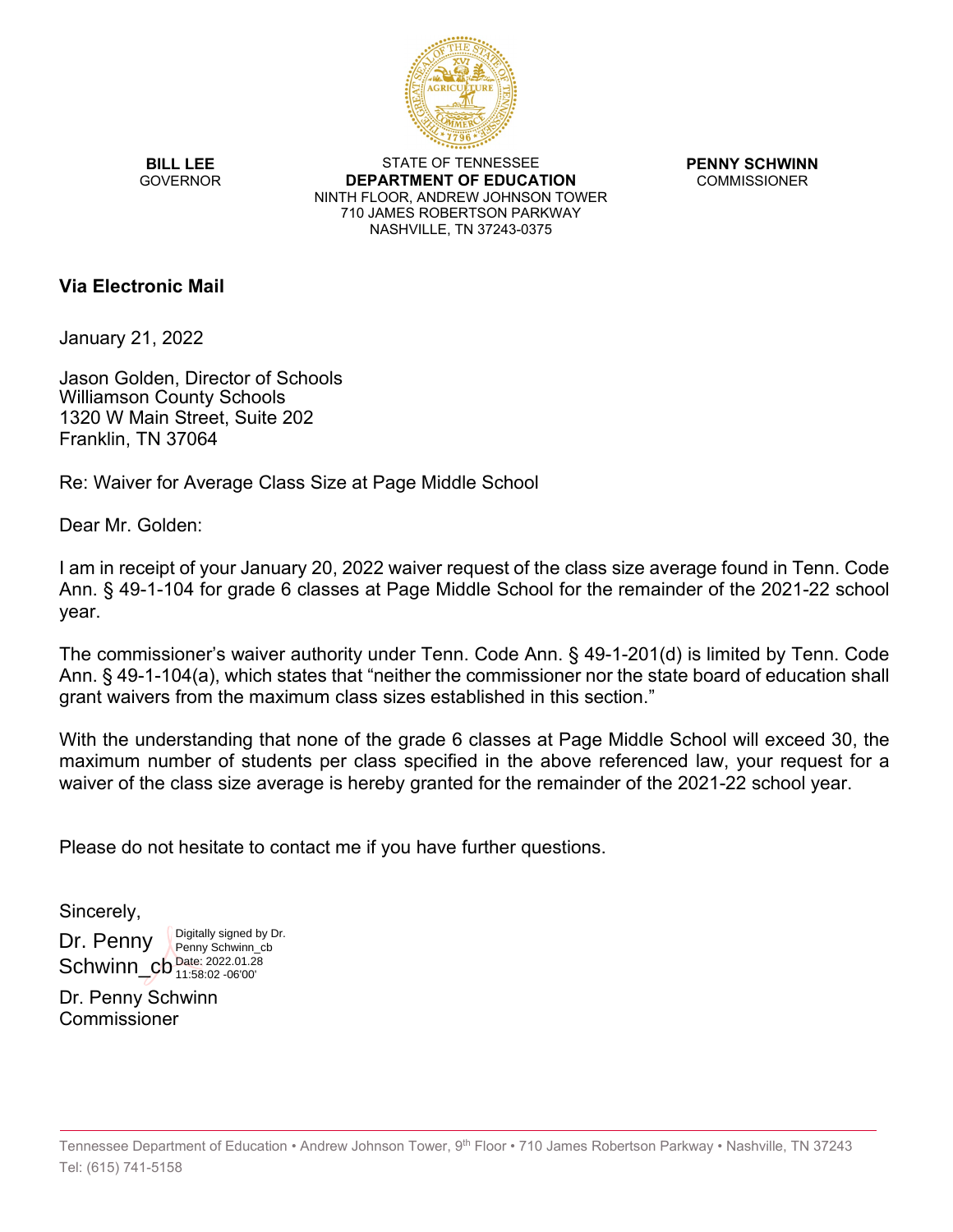## Tennessee Department of Education - Office of The Commissioner



710 James Robertson Parkway - Andrew Johnson Tower, 9<sup>th</sup> Floor - Nashville, TN 37243

# **Local Education Agency Waiver Request**

Pursuant to Tennessee Code Annotated § 49-1-201(d), upon application by the local education agency for one (1) or more of its schools, the commissioner of education may waive any state board rule or statute that inhibits or hinders the LEA's ability to meet its goals or comply with its mission. Please submit completed forms to Commissioner.Schwinn@tn.gov. Following review by the commissioner, the district will be notified in writing if the waiver request is approved or denied. Unless otherwise stated, all waivers granted by the commissioner shall be granted for one year terms.

Waivers may not be granted by the commissioner for regulatory or statutory requirements related to:

- (A) Federal and state civil rights;
- (B) Federal, state and local health and safety;
- (C) Federal and state public records;
- (D) Immunizations;
- (E) Possession of weapons on school grounds;
- (F) Background checks and fingerprinting of personnel;
- (G) Federal and state special education services;
- (H) Student due process;
- (I) Parental rights;
- (J) Federal and state student assessment and accountability;
- (K) Open meetings;
- (L) Educators' due process rights;
- (M) Reductions in teachers' salaries;
- (N) Employee rights, salaries and benefits; and
- (O) Licensure of employees.

### **Local Education Agency:**

**Williamson County Schools** 

### **School Information (if applicable):**

| School Name:<br>Page Middle School |                 |
|------------------------------------|-----------------|
| Street:<br>6262 Arno Road          |                 |
| City: Franklin                     | Zip Code: 37064 |